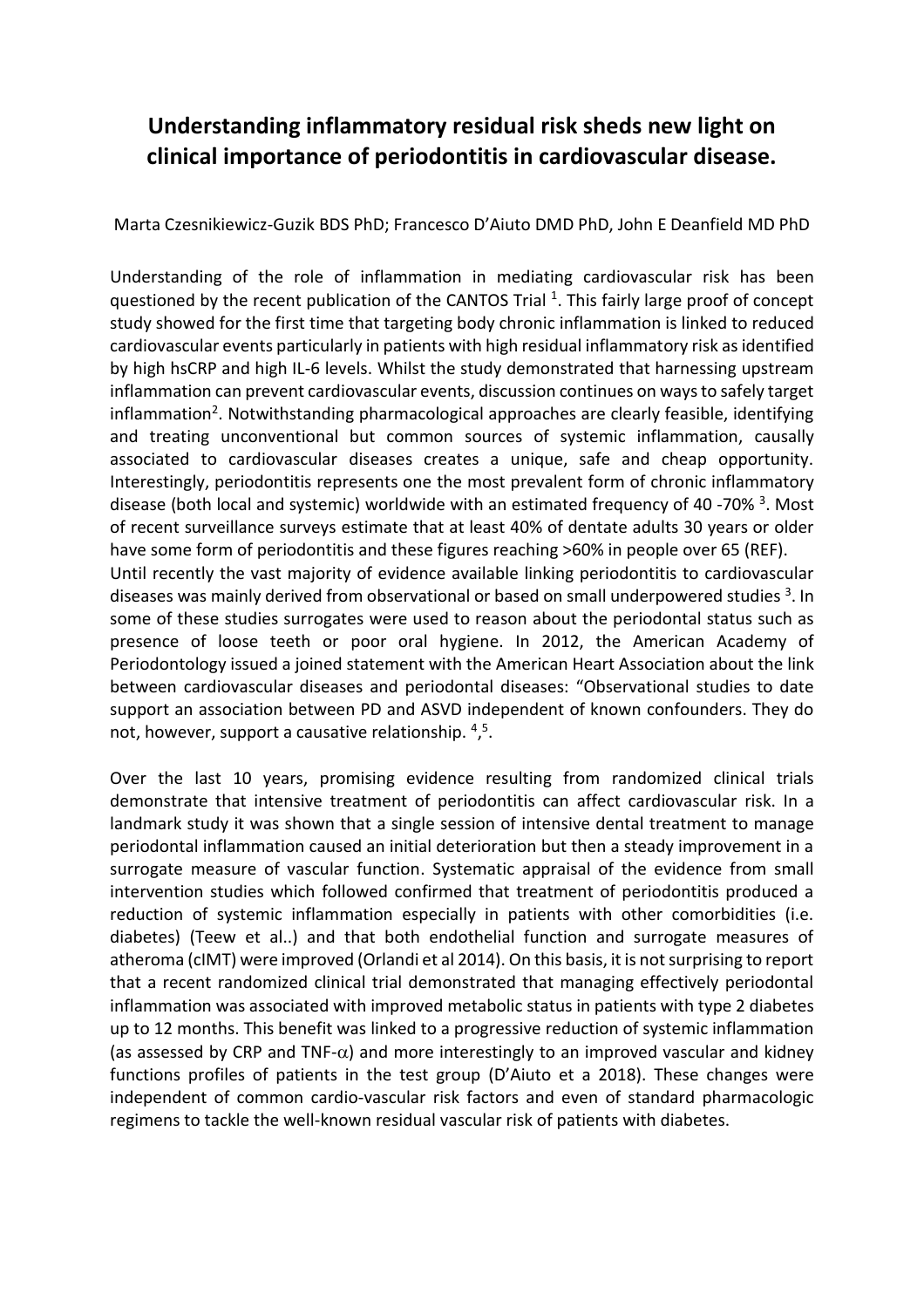An important and often underestimated insight of this study is that the degree of improvement in metabolic and vascular parameters was mostly associated in a linear fashion with the magnitude of reduction of gingival inflammation and improved oral health (alluding at the obvious bacterial and inflammatory burden represented at the dento-gingival interface). Direct microbial distant effects on the vascular system have been previously postulated through interactions of circulating bacteria with endothelium<sup>6</sup>. Additionally, there is lack of compelling evidence that periodontal bacteria found in the atherosclerotic plaque by PCR are viable<sup>7</sup>. At the same time many authors demonstrated systemic activation of the immune system in process of periodontitis by showing elevation of the production of proinflammatory markers and cytokines  $8-13$ . Consistent evidence demonstrates a significant decrease of proinflammatory cytokines and improvement of endothelial function after intensive periodontal treatment  $14$ . Following this study other groups confirmed a beneficial influence of periodontal treatment on inflammatory markers as cytokines, CRP and endothelial function <sup>10, 11, 15-18</sup>. It is also worth highlighting that rather than just a mere reduction of biomarkers of inflammation, recent evidence points at cellular pathways linked to vascular reactivity as exciting new mechanisms through which common sources of extravasal inflammation could influence the onset and progression of vascular disease (Masi et al 2018).

We have recently extended this understanding to hypertension and blood pressure control. So far, similarly to other CVD, the evidence linking periodontitis and hypertension was purely based on observational evidence  $13, 14, 19-28$ , which we have recently systematically appraised and confirmed that diagnosis of periodontitis is associated with an average 20% increase of hypertension risk and an average increase of blood pressure of moderate magnitude ( range in SBP=113-172/DBP=66-101 mmHg)<sup>29</sup>. Further exploring this link, a Mendelian Randomization in the UK-Biobank and ICBP-GWAS datasets (including ~750,000 participants) was undertaken to determine the causal nature of the relationship of periodontitis with increased blood pressure using previously GWAS-linked genetic variants as surrogates of lifetime risk of periodontitis. The same group performed the first randomized trial using ambulatory blood pressure as a primary endpoint in patients with insufficiently controlled hypertension. 101 patients with office blood pressure >140/90mmHg despite stable antihypertensive regimen (using at least 1 medication for over 6 months) and concomitant moderate to severe periodontitis were randomized 1:1, to receive intensive or control periodontal treatment. In the intensive therapy group, 2-months after treatment we observed a reduction in blood pressure of 7.5+/-10.5 mmHg. This was accompanied by improved endothelial function as assessed by flow mediated dilatation. It was reassuring to note that the degree of SBP reduction was again mainly correlated with the improvement of gingival inflammation. These findings raise the question of whether improving periodontal health could result in substantial blood pressure reductions in larger populations and more importantly without changes of standard pharmacotherapy. Whilst the degree of blood pressure reduction may appear large, it is important to note that it is consistent with the results of few intervention trials using office blood pressure after periodontitis treatment. In the most recent of these randomized trials, the change in blooed pressure between intensive and control periodontal therapy reached 12,57+/- 10.4 mmHg when measured in patients with prehypertension $30$ .

Pathomechanisms of the effects of periodontitis on vascular blood pressure regulation are complex and not fully understood but they link into recently discovered immune mechanisms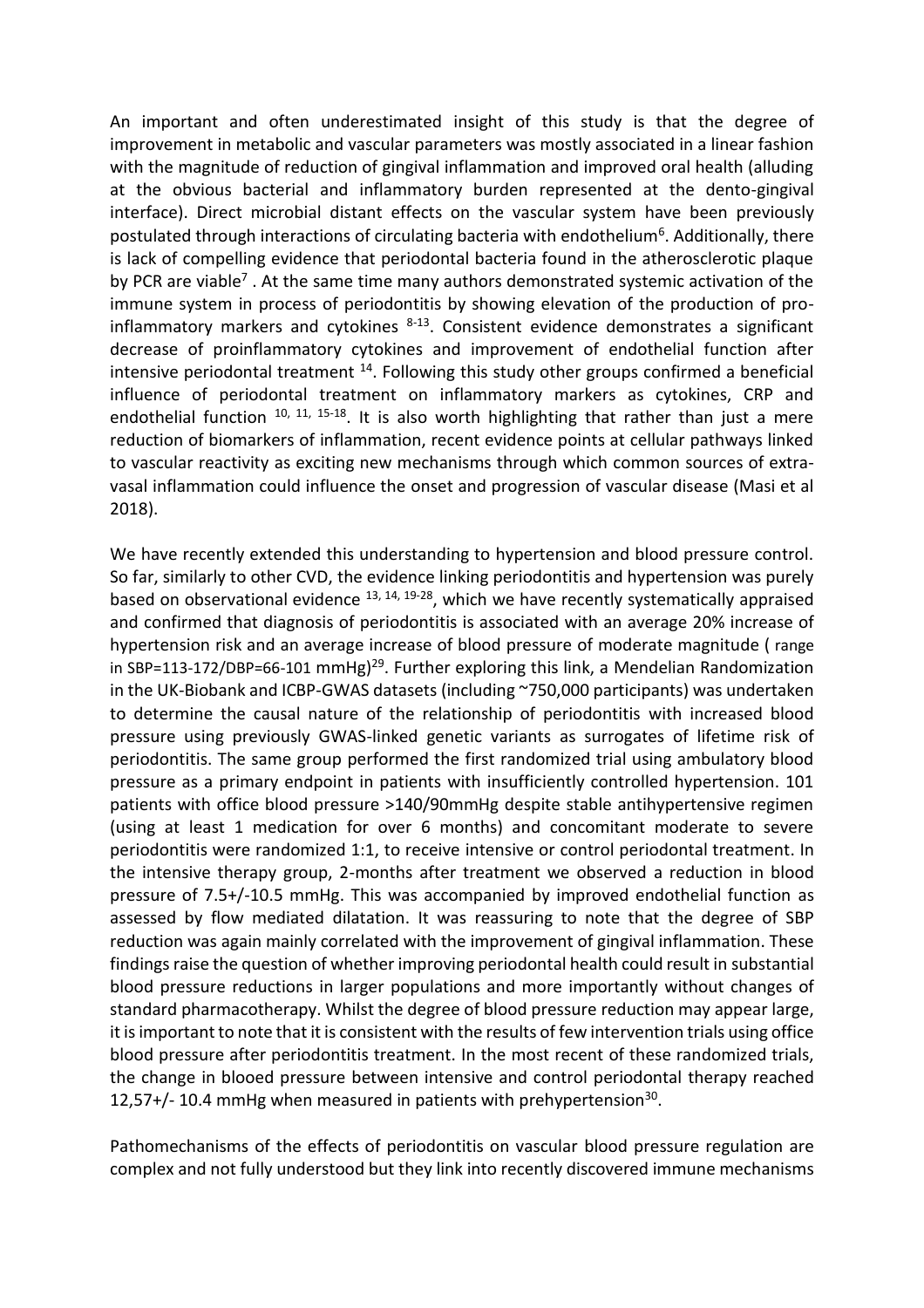underlying hypertension  $31$ . It has been demonstrated that periodontal inflammation is not only local process confined within the periodontal tissue but periodontal microbial antigens are leading to activation of innate and adaptive immunity. These activated cells can easily contribute to developing pathology in the vessels wall, kidney and penetrate blood-brain barrier to influence sympathetic nervous system <sup>32</sup>.

Similar mechanisms are likely to link periodontitis to hypertension. In a recent experimental model of hypertension, immunization of mice using *P. gingivalis* antigens caused increased susceptibility to raised blood pressure in response to sub-pressor doses of Angiotensin II<sup>33</sup>. In the recently reported clinical trial, analysis of pro- and anti-inflammatory cytokines and circulating cell immunophenotyping has demonstrated significant reductions in circulating IFN-gamma, IL-17, IL-6 levels in plasma as well as pro-inflammatory monocytes (CD16+CD14dim) and activated CD8+CD38+ T cells after 2 months after intensive periodontal therapy <sup>34</sup> suggesting that these cells may be linked to pathogenesis of periodontitis, while their role in hypertension has also been shown before.

**In summary, recent eveidence has changed our understanding of the relationship between cardiovascular risk and periodontitis. Initially thought to be observational and coincidental, it is now evident that periodontal health could be an essential parameter for vascular function, glucose control, metabolic health and blood pressure control as well. Considering the high prevalence in the general population, the research community should face the possibility that periodontitis is one of the key contributors to body chronic inflammation hence it can be a major contributor to a residual inflammatory burden/risk.** 

## **References:**

1. Ridker PM, Everett BM, Thuren T, MacFadyen JG, Chang WH, Ballantyne C, Fonseca F, Nicolau J, Koenig W, Anker SD, Kastelein JJP, Cornel JH, Pais P, Pella D, Genest J, Cifkova R, Lorenzatti A, Forster T, Kobalava Z, Vida-Simiti L, Flather M, Shimokawa H, Ogawa H, Dellborg M, Rossi PRF, Troquay RPT, Libby P, Glynn RJ, Group CT. Antiinflammatory Therapy with Canakinumab for Atherosclerotic Disease. N Engl J Med 2017;**377**(12):1119-1131.

2. Maffia P, Guzik TJ. When, where, and how to target vascular inflammation in the post-CANTOS era? Eur Heart J 2019;**40**(30):2492-2494.

3. Tsioufis C, Kasiakogias A, Thomopoulos C, Stefanadis C. Periodontitis and blood pressure: the concept of dental hypertension. Atherosclerosis 2011;**219**(1):1-9.

4. Lockhart PB, Bolger AF, Papapanou PN, Osinbowale O, Trevisan M, Levison ME, Taubert KA, Newburger JW, Gornik HL, Gewitz MH, Wilson WR, Smith SC, Jr., Baddour LM, American Heart Association Rheumatic Fever E, Kawasaki Disease Committee of the Council on Cardiovascular Disease in the Young CoE, Prevention CoPVD, Council on Clinical C. Periodontal disease and atherosclerotic vascular disease: does the evidence support an independent association?: a scientific statement from the American Heart Association. Circulation 2012;**125**(20):2520-44.

5. Tonetti MS, Van Dyke TE, working group 1 of the joint EFPAAPw. Periodontitis and atherosclerotic cardiovascular disease: consensus report of the Joint EFP/AAP Workshop on Periodontitis and Systemic Diseases. Journal of Periodontology 2013;**84**(4 Suppl):S24-9.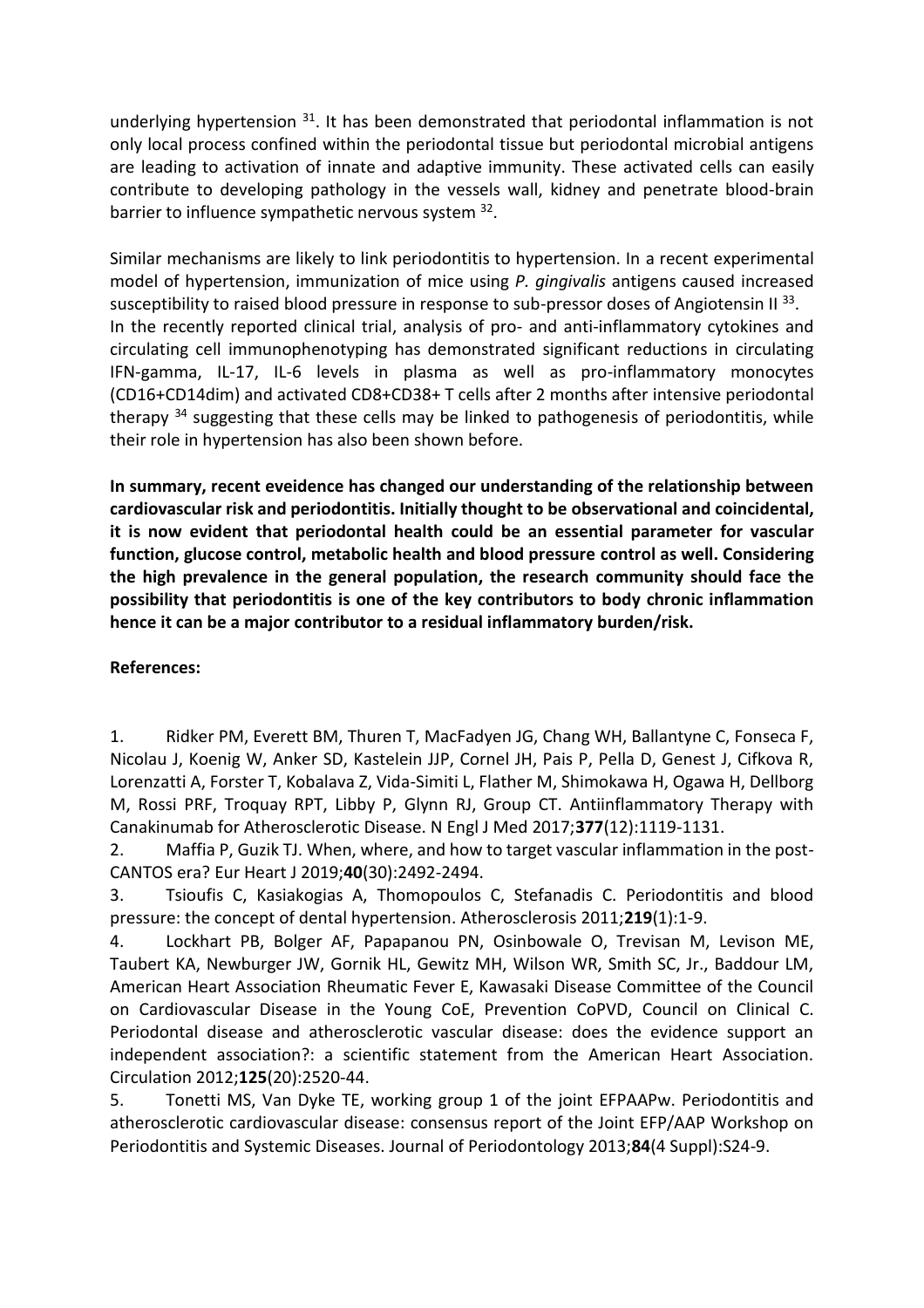6. Angeli F, Verdecchia P, Pellegrino C, Pellegrino RG, Pellegrino G, Prosciutti L, Giannoni C, Cianetti S, Bentivoglio M. Association between periodontal disease and left ventricle mass in essential hypertension. Hypertension 2003;**41**(3):488-92.

7. Ahn YB, Shin MS, Byun JS, Kim HD. The association of hypertension with periodontitis is highlighted in female adults: results from the Fourth Korea National Health and Nutrition Examination Survey. J Clin Periodontol 2015;**42**(11):998-1005.

8. D'Aiuto F, Sabbah W, Netuveli G, Donos N, Hingorani AD, Deanfield J, Tsakos G. Association of the metabolic syndrome with severe periodontitis in a large U.S. populationbased survey. Journal of Clinical Endocrinology & Metabolism 2008;**93**(10):3989-94.

9. Holmlund A, Holm G, Lind L. Severity of periodontal disease and number of remaining teeth are related to the prevalence of myocardial infarction and hypertension in a study based on 4,254 subjects. Journal of Periodontology 2006;**77**(7):1173-8.

10. Tonetti MS, D'Aiuto F, Nibali L, Donald A, Storry C, Parkar M, Suvan J, Hingorani AD, Vallance P, Deanfield J. Treatment of periodontitis and endothelial function. N Engl J Med 2007;**356**(9):911-20.

11. Raffaelli L, Santangelo R, Falchetti P, Galluccio F, Luciani N, Anselmi A, Nowzari H, Verdugo F, Fadda G, D'Addona A. Examination of periodontal pathogens in stenotic valve specimens and in whole blood samples in patients affected by aortic valve stenosis and chronic periodontitis. International Journal of Immunopathology & Pharmacology 2010;**23**(2):561-6.

12. Marjanovic M, Buhlin K. Periodontal and systemic diseases among Swedish dental school patients - a retrospective register study. Oral Health & Preventive Dentistry 2013;**11**(1):49-55.

13. Hansen GM, Egeberg A, Holmstrup P, Hansen PR. Relation of Periodontitis to Risk of Cardiovascular and All-Cause Mortality (from a Danish Nationwide Cohort Study). Am J Cardiol 2016.

14. Morita T, Yamazaki Y, Fujiharu C, Ishii T, Seto M, Nishinoue N, Sasaki Y, Nakai K, Tanaka H, Kawato T, Maeno M. Association Between the Duration of Periodontitis and Increased Cardiometabolic Risk Factors: A 9-Year Cohort Study. Metabolic Syndrome & Related Disorders 2016;**14**(10):475-482.

15. Zeigler CC, Wondimu B, Marcus C, Modeer T. Pathological periodontal pockets are associated with raised diastolic blood pressure in obese adolescents. BMC Oral Health 2015;**15**:41.

16. Schmitt A, Carra MC, Boutouyrie P, Bouchard P. Periodontitis and arterial stiffness: a systematic review and meta-analysis. J Clin Periodontol 2015;**42**(11):977-87.

17. Ramirez JH, Parra B, Gutierrez S, Arce RM, Jaramillo A, Ariza Y, Contreras A. Biomarkers of cardiovascular disease are increased in untreated chronic periodontitis: a case control study.[Erratum appears in Aust Dent J. 2015 Mar;60(1):135]. Australian Dental Journal 2014;**59**(1):29-36.

18. Aguilera AM, Suvan J, Buti J, Czesnikiewicz-Guzik M, Orlandi M, Guzik TJ, Hingorani AD, Nart J, F. DA. Periodontitis and its treatment are associated with Hypertension.

A systematic review and Meta-analysis. Cardiovasc Res 2019;**in press**.

19. Zhou QB, Xia WH, Ren J, Yu BB, Tong XZ, Chen YB, Chen S, Feng L, Dai J, Tao J, Yang JY. Effect of Intensive Periodontal Therapy on Blood Pressure and Endothelial Microparticles in Patients With Prehypertension and Periodontitis: A Randomized Controlled Trial. J Periodontol 2017;**88**(8):711-722.